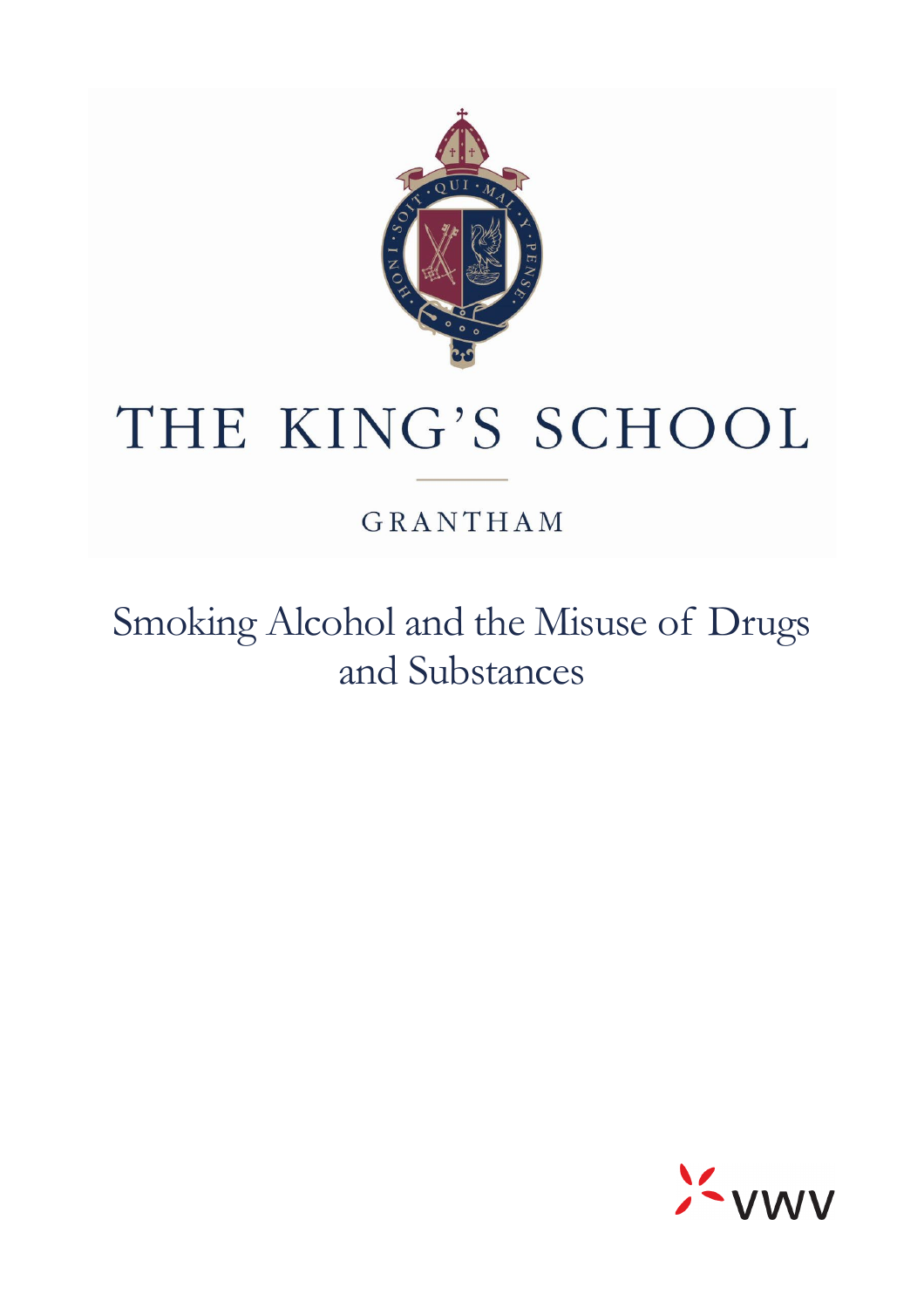## Contents

| 1            |  |
|--------------|--|
| $\mathbf{2}$ |  |
| 3            |  |
| 4            |  |
| 5            |  |
| 6            |  |
| 7            |  |
| 8            |  |
| 9            |  |
| 10           |  |
| 11           |  |
| 12           |  |
| 13           |  |
| 14           |  |
| 15           |  |
| 16           |  |
| 17           |  |
| 18           |  |
| 19           |  |
| 20           |  |

# Appendix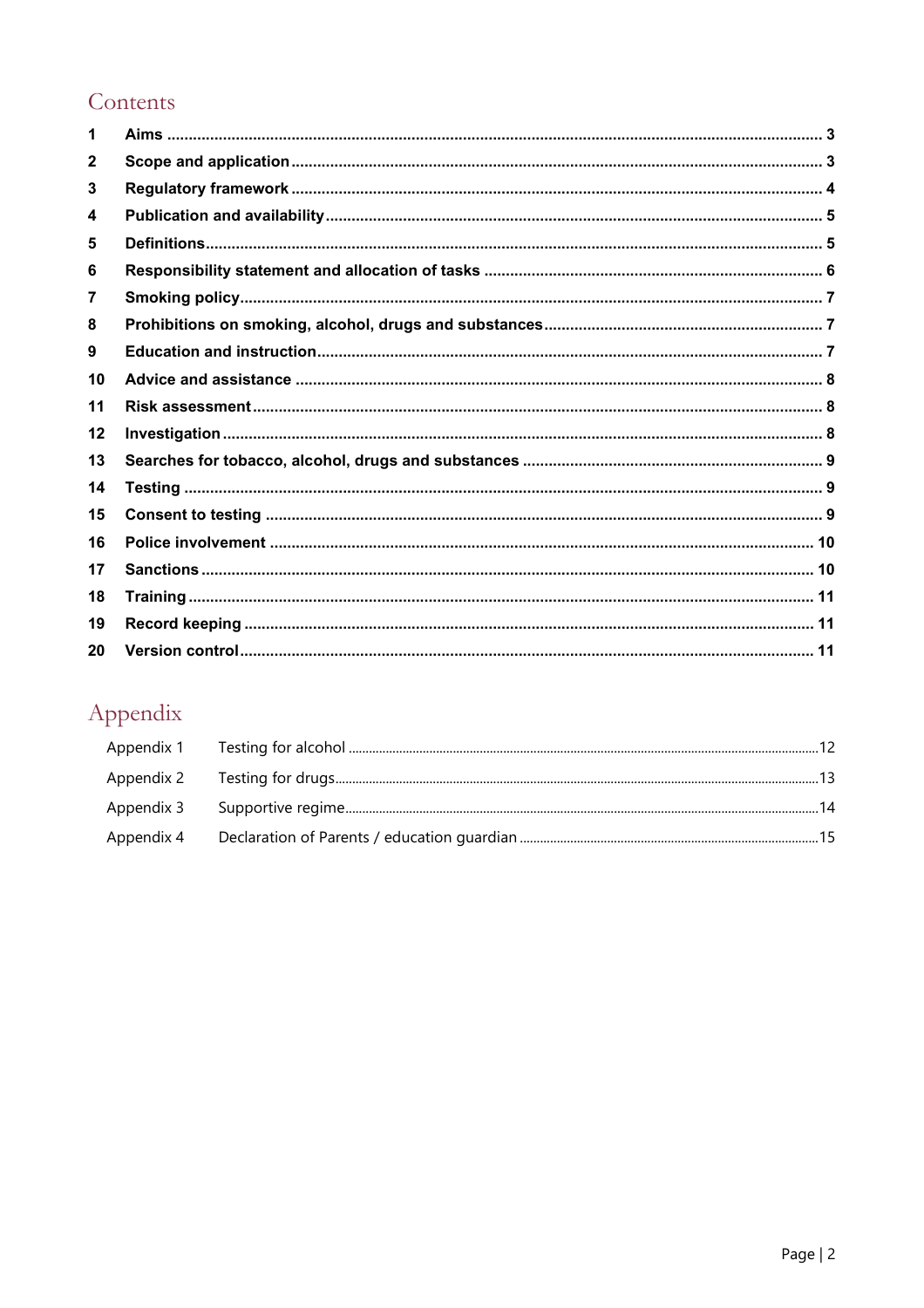#### <span id="page-2-0"></span>1 **Aims**

- 1.1 This is the policy on smoking, alcohol and the misuse of drugs and substances of The King's School, Grantham (**Academy**).
- 1.2 The aims of this policy are as follows:
	- 1.2.1 to promote safety, welfare and good physical and mental health;
	- 1.2.2 to increase understanding about the implications and possible consequences of use and misuse of tobacco, alcohol, drugs and substances;
	- 1.2.3 to prevent smoking and the misuse of tobacco, alcohol, drugs and substances in and out of the Academy;
	- 1.2.4 to reduce the risk of alcohol drug and substance related misconduct in and out of the Academy;
	- 1.2.5 to maintain a smoke-free environment where smoking (as defined below) is prohibited and keep unauthorised tobacco, alcohol, drugs and substances out of the Academy;
	- 1.2.6 to actively promote the rule of law; and
	- 1.2.7 to help promote a culture of safety, equality and protection.

#### <span id="page-2-1"></span>2 **Scope and application**

- 2.1 This policy applies to the whole Academy,
- 2.2 This policy applies to all pupils at the Academy and at all times when a pupil is:
	- 2.2.1 in or at school;
	- 2.2.2 representing the Academy or wearing school uniform;
	- 2.2.3 travelling to or from the Academy;
	- 2.2.4 on Academy-organised trips;
	- 2.2.5 associated with the Academy at any time.
- 2.3 This policy shall also apply to pupils at all times and places in circumstances where failing to apply this policy may:
	- 2.3.1 affect the health, safety or well-being of a member of the Academy community or a member of the public;
	- 2.3.2 have repercussions for the orderly running of the Academy; or
	- 2.3.3 bring the Academy into disrepute.
- 2.4 This policy applies to the:
	- 2.4.1 Possession (as defined below);
	- 2.4.2 use / consumption (as defined below);
	- 2.4.3 supply (as defined below);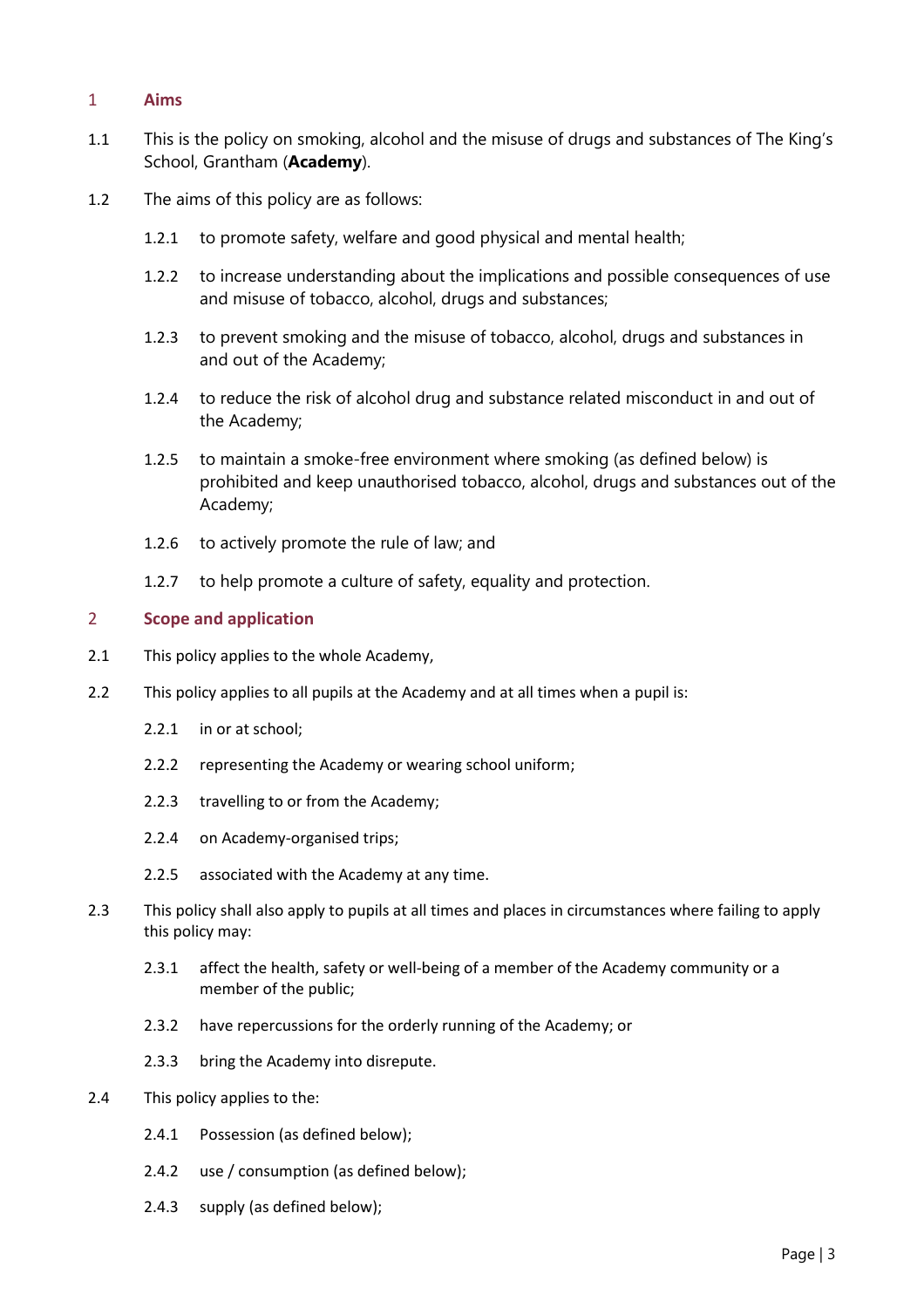of tobacco, alcohol, drugs and substances (as defined below), whether or not the activity may constitute a criminal offence.

#### <span id="page-3-0"></span>3 **Regulatory framework**

- 3.1 This policy has been prepared to meet the Academy's responsibilities under the:
	- 3.1.1 Education (Independent School Standards) Regulations 2014;
	- 3.1.2 Education and Skills Act 2008;
	- 3.1.3 Children Act 1989;
	- 3.1.4 Data Protection Act 2018 and UK General Data Protection Regulation (UK GDPR); and
	- 3.1.5 Equality Act 2010;
	- 3.1.6 Children and Social Work Act 2017;
	- 3.1.7 Smoke-free (Premises and Enforcement) Regulations 2006; and
	- 3.1.8 The Relationships Education, Sex and Relationships Education and Health Education (England) Regulations 2019
- 3.2 This policy has regard to the following guidance and advice:
	- 3.2.1 [Keeping children safe in education \(](https://www.gov.uk/government/publications/keeping-children-safe-in-education--2)DfE, September 2021, as amended September 2022) (**KCSIE**);
	- 3.2.2 [Behaviour and discipline in Schools \(DfE, January 2016\);](https://www.gov.uk/government/publications/behaviour-and-discipline-in-schools)
	- 3.2.3 Exclusions from maintained schools, academies and pupil referral units in England (DfE, [September 2017\)](https://www.gov.uk/government/publications/school-exclusion) (**Exclusion Guidance**);
	- 3.2.4 [Mental health and behaviour in schools \(DfE, November 2018\);](https://www.gov.uk/government/publications/mental-health-and-behaviour-in-schools--2)
	- 3.2.5 [Testing for substance misuse in schools](https://www.mosa.org.uk/wpfd_file/testing-for-substance-misuse-in-schools-june-2020/) (Medical Officers of Schools Association, June 2020;
	- 3.2.6 [DfE and ACPO drug advice for schools](https://www.gov.uk/government/uploads/system/uploads/attachment_data/file/270169/drug_advice_for_schools.pdf) (Department for Education and Association of Chief Police Officers, September 2012);
	- 3.2.7 [Searching, screening and confiscation: advice for schools \(](https://www.gov.uk/government/publications/searching-screening-and-confiscation)DfE, January 2018);
	- 3.2.8 [Drug penalties guidance](https://www.gov.uk/penalties-drug-possession-dealing) (Gov.uk); and
	- 3.2.9 [Relationships education, relationships and sex education and health education statutory](https://assets.publishing.service.gov.uk/government/uploads/system/uploads/attachment_data/file/908013/Relationships_Education__Relationships_and_Sex_Education__RSE__and_Health_Education.pdf)  [guidance \(](https://assets.publishing.service.gov.uk/government/uploads/system/uploads/attachment_data/file/908013/Relationships_Education__Relationships_and_Sex_Education__RSE__and_Health_Education.pdf)DfE, June 2019).
- 3.3 The following Academy policies, procedures and resource materials are relevant to this policy:
	- 3.3.1 Behaviour and Discipline Policy;
	- 3.3.2 Safeguarding and Child Protection Policy and procedures;
	- 3.3.3 Special Educational Needs and Disability Policy;
	- 3.3.4 PSHE policy;
	- 3.3.5 Curriculum policy;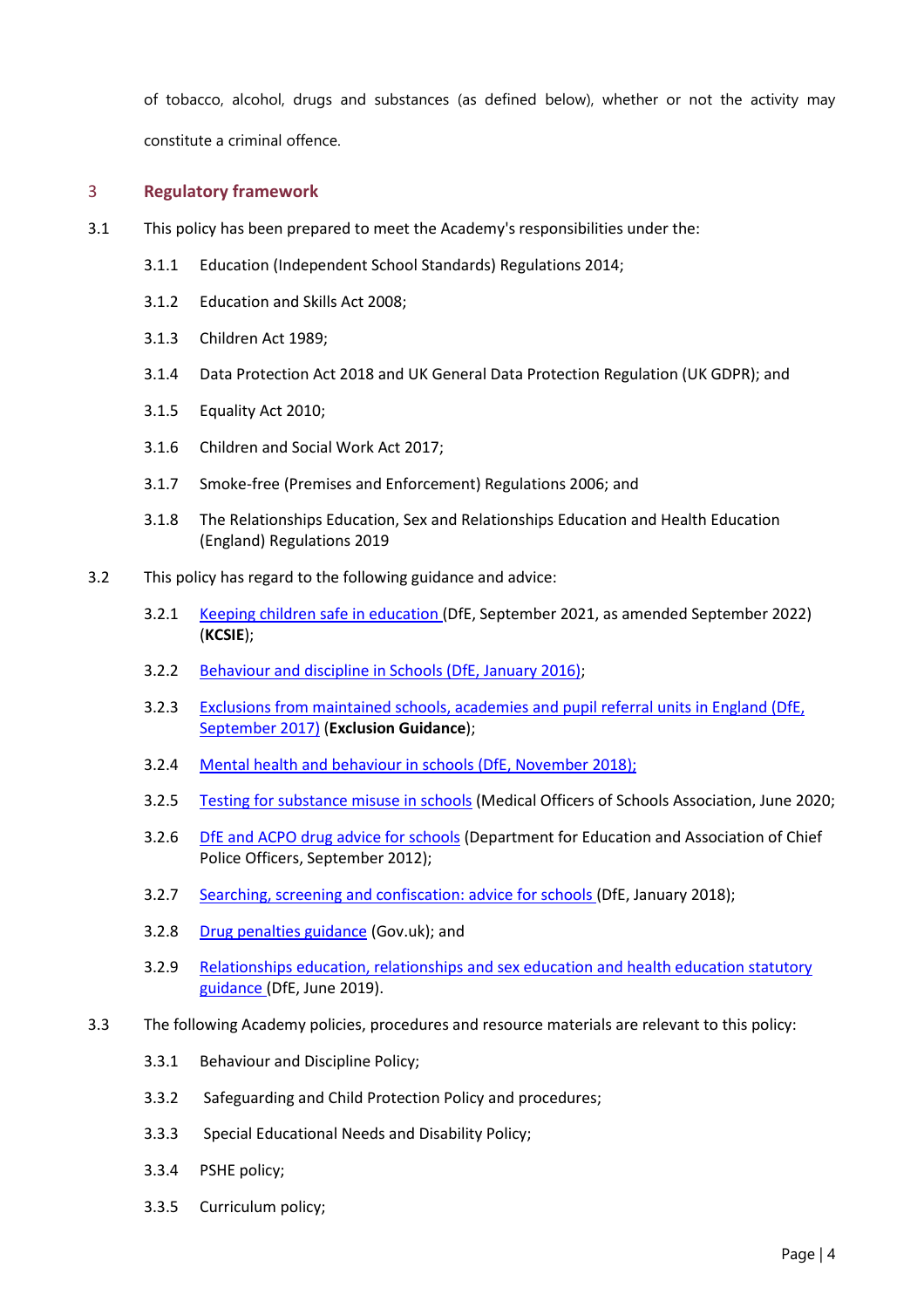- 3.3.6 Use of Reasonable Force and Physical Restraint Policy;
- 3.3.7 Staff code of conduct; and
- 3.3.8 Administration of Medicines and Supporting Pupils with Medical Conditions Policy.

#### <span id="page-4-0"></span>4 **Publication and availability**

- 4.1 This policy is published on the Academy's website.
- 4.2 This policy is available in hard copy on request.
- 4.3 A copy of the policy is available for inspection from the PA to the Head Master during the school day.
- 4.4 This policy can be made available in large print or another accessible format if required.

#### <span id="page-4-1"></span>5 **Definitions**

- 5.1 Where the following words or phrases are used in this policy:
	- 5.1.1 References to the **Proprietor** are references to the King's School, the Academy Trust.
	- 5.1.2 **Alcohol** means intoxicating liquor of all descriptions (including beer, cider, wine and spirits).
	- 5.1.3 **Biological sample** means a sample of breath, saliva, hair or urine provided by pupil in accordance with the procedures set out in this policy.
	- 5.1.4 **Drugs and substances:** for the purpose of this policy these terms mean controlled drugs; psychoactive substances; substances intended to resemble drugs and/or the paraphernalia of drugs, such as (without limitation) any equipment, product or accessory intended or modified for making, using or concealing drugs; "legal" drugs i.e. those which can be obtained from a chemist shop; performance enhancing drugs; anabolic steroids; glue and other substances held or supplied in each case for purposes inhalation and/or misuse.
	- 5.1.5 References to **Parent** or **Parents** means the natural or adoptive Parents of the pupil (irrespective of whether they are or have ever been married, with whom the pupil lives, or whether they have contact with the pupil) as well as any person who is not the natural or adoptive Parent of the pupil, but who has care of, or Parental responsibility for, the pupil (e.g. foster carer / legal guardian).
	- 5.1.6 References to **school days** mean Monday to Friday when the Academy is open to pupils during term time. The dates of terms are published on the Academy's website.
		- 5.1.7 **Tobacco** means any tobacco-related product and / or paraphernalia including cigarettes, cigars and pipes and any other smoking related products such as tobacco and cigarette papers, nicotine and nicotine substitutes, e-liquids, electronic cigarettes, cig-a-likes and vapourising devices.
		- 5.1.8 **Smoking** means smoking tobacco or anything containing tobacco or smoking any other substance in a form in which it could be smoked. For the purpose of this policy, smoking also refers to the smoking or vaping of e-cigarettes, cig-a-likes, or electronic vapourisers.
		- 5.1.9 **Possession** means any items over which the pupil has or appears to have control this includes clothing, desks, lockers and bags.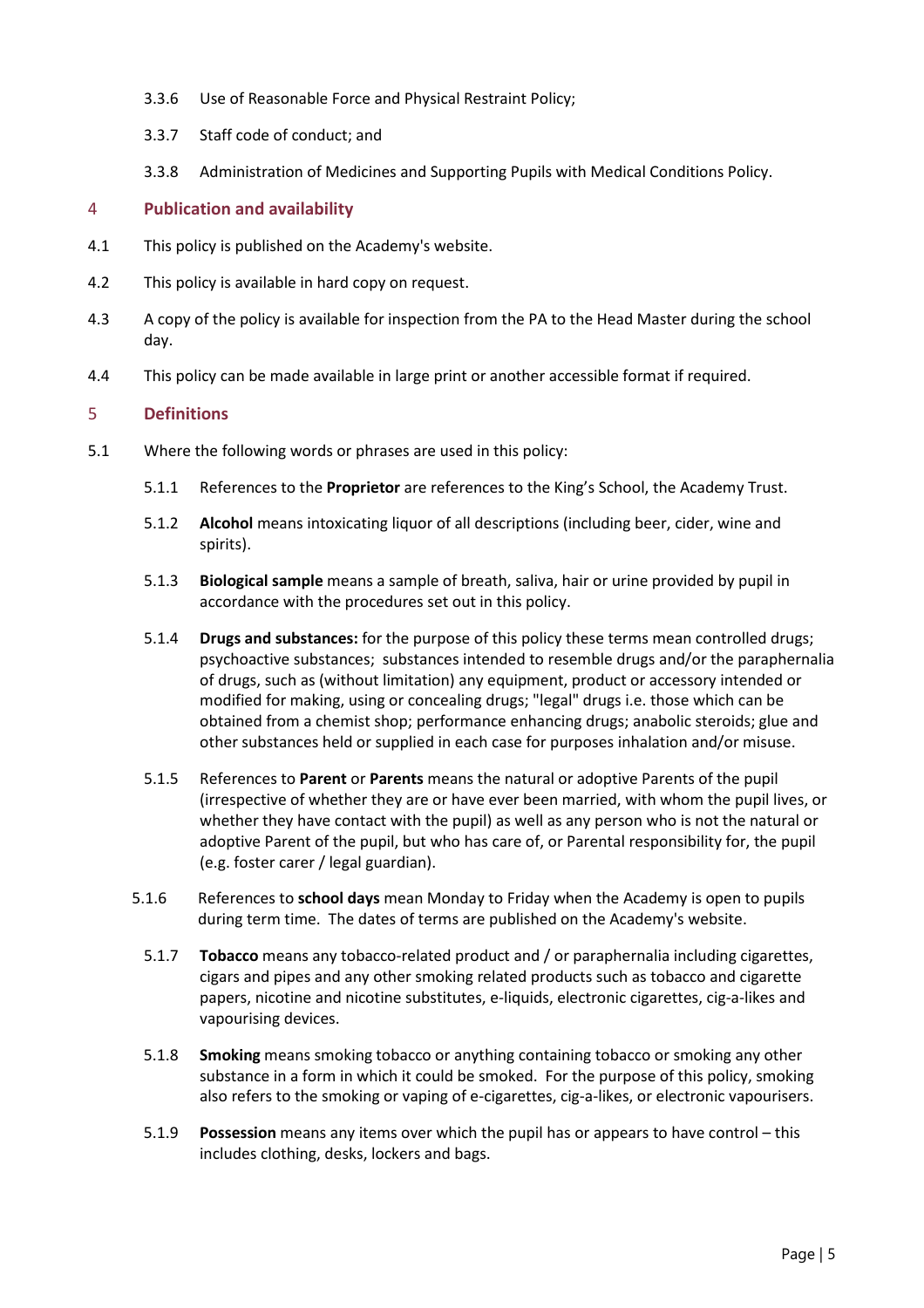- 5.1.10 **Supply** means providing or sharing (whether or not for money or other consideration) or facilitation of supply e.g. sale, exchange or sharing. It also includes the promotion / advertisement of supply.
- 5.1.11 **Use** means the taking / consumption of tobacco, alcohol, drugs or substances.
- 5.1.12 **Misuse** means the unauthorised taking / consumption of tobacco, alcohol, drugs or substance through which harm could occur and / or is in breach of the School rules and / or the law.
- 5.1.13 **Substance abuse** means alcohol consumption or drug / substance taking which harms health and may be part of a wider spectrum of problematic or harmful behaviour.

#### <span id="page-5-0"></span>6 **Responsibility statement and allocation of tasks**

- 6.1 The Proprietor has overall responsibility for all matters which are the subject of this policy.
- 6.2 The Proprietor is aware of its duties under the Equality Act 2010 and the requirement under S.149 of the Equality Act 2010 to meet the Public Sector Equality Duty. This means in carrying out its functions, the Proprietor is required to have due regard to the need to:
	- 6.2.1 eliminate discrimination, harassment, victimisation and other conduct that is prohibited by the Act;
	- 6.2.2 advance equality of opportunity between people who share a protected characteristic and people who do not share it; and
	- 6.2.3 foster good relations across all characteristics between people who share a protected characteristic and people who do not share it.
- 6.3 To ensure the efficient discharge of its responsibilities under this policy, the Proprietor has allocated the following tasks:

| <b>Task</b>                                                                                                                                             | Allocated to           | When / frequency of review                               |
|---------------------------------------------------------------------------------------------------------------------------------------------------------|------------------------|----------------------------------------------------------|
| Keeping the policy up to date<br>and compliant with the law and<br>best practice                                                                        | The Head Master        | As a minimum annually, ideally<br>termly and as required |
| Monitoring the implementation<br>the policy, relevant risk<br>of<br>assessments and any action taken<br>response and evaluating<br>in.<br>effectiveness | The Deputy Head Master | As a minimum annually, ideally<br>termly and as required |
| Maintaining up to date records<br>of all information created in<br>relation to the policy and its<br>implementation as required by<br>the UK GDPR       | The Deputy Head Master | As required, and at least termly                         |
| Seeking input from interested<br>groups (such as pupils, staff,<br>Parents) to consider<br>improvements to the Academy's<br>processes under the policy  | The Deputy Head Master | As a minimum annually, ideally<br>termly and as required |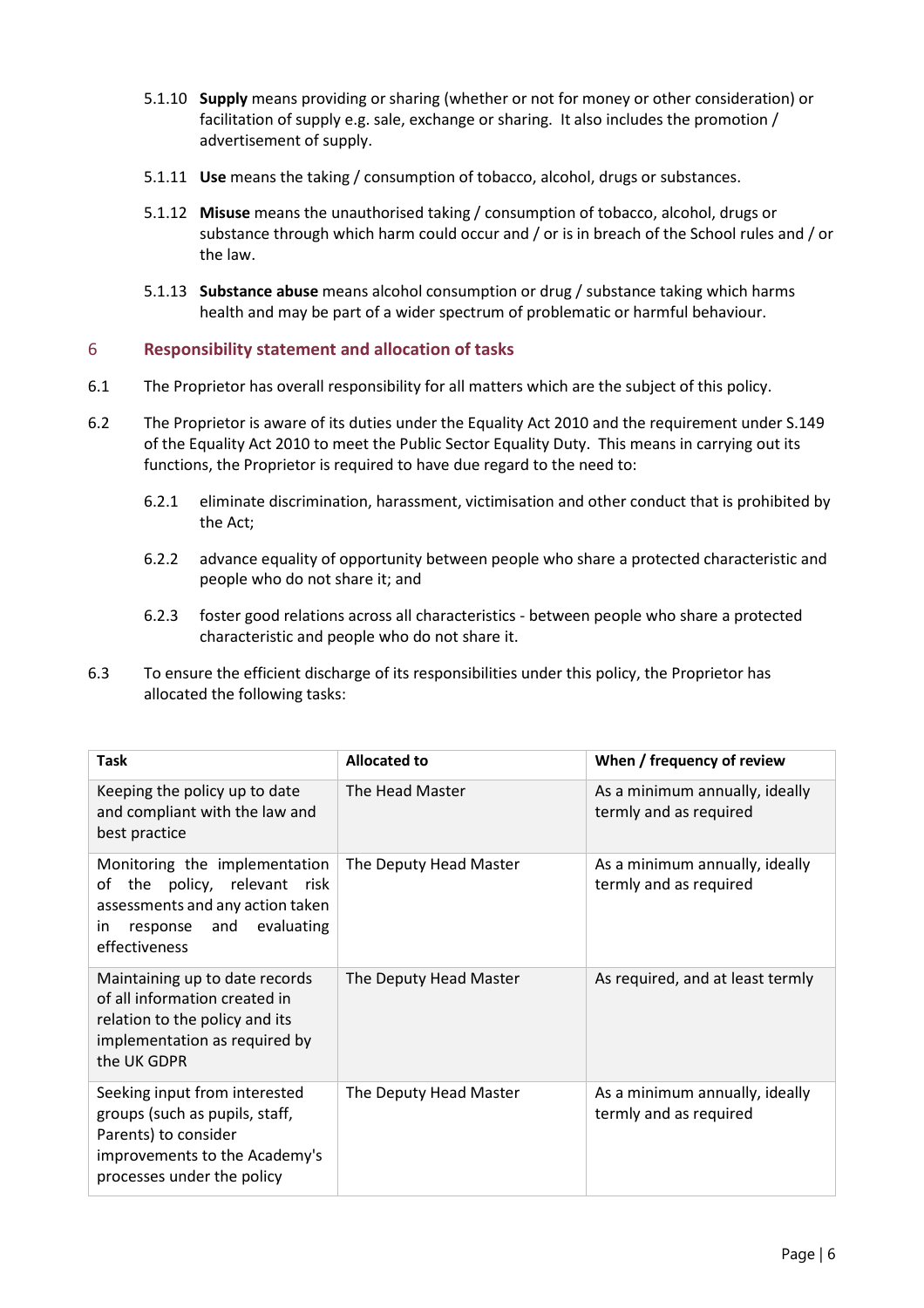| Task                                                     | Allocated to | When / frequency of review         |
|----------------------------------------------------------|--------------|------------------------------------|
| Formal annual review                                     | Proprietor   | As required, and at least annually |
| Overall responsibility for content<br>and implementation | Proprietor   | As a minimum annually.             |

#### <span id="page-6-0"></span>7 **Smoking policy**

- 7.1 The Academy operates a smoke free policy and a total smoking ban within its buildings, grounds and vehicles.
- 7.2 The total smoking ban applies to the whole Academy community including pupils, employees, volunteers, Parents, visitors, members of the public and others working in or using the Academy's premises or vehicles and in the circumstances set out in paragraph 2 of this policy.

#### <span id="page-6-1"></span>8 **Prohibitions on smoking, alcohol, drugs and substances**

- 8.1 Pupils are forbidden from:
	- 8.1.1 smoking inside or outside Academy premises, being in possession of tobacco while in the care of the Academy or supplying tobacco to other pupils;
	- 8.1.2 bringing alcohol onto Academy premises or being in possession of alcohol without prior consent or obtaining or supplying alcohol to another, or being impaired by alcohol while on Academy premises or in the care of the Academy;
	- 8.1.3 any production, possession, use or supply of drugs and substances;
	- 8.1.4 bringing the Academy into disrepute for any reason associated with tobacco, alcohol or drugs and substances, whether or not the pupil is in the care of the Academy at the time.

#### 8.2 **Parents**

- 8.2.1 If a Parent attending Academy premises appears to be under the influence of alcohol, drugs or substances, they will be asked to leave and the member of staff making the request should refer the matter to the Academy's Designated Safeguarding Lead.
- 8.2.2 If a member of staff suspects that a Parent has driven or will drive whilst under the influence of alcohol, drugs or substances, the member of staff should report the matter to the Designated Safeguarding Lead or a member of the senior management team who may telephone the police.
- 8.2.3 If the Designated Safeguarding Lead reasonably believes that a child is at immediate risk of harm from a Parent who is under the influence of alcohol, drugs or substances, the child will not be released into the care of the Parent and the Academy's child protection procedures will be followed.

#### <span id="page-6-2"></span>9 **Education and instruction**

- 9.1 The education of pupils about alcohol, tobacco, drugs and substances and their dangers forms part of the Academy's programme of relationships and sex education (RSE) and health education / personal, social and health education (PSHE) and within the framework of the overall pastoral care. It includes classroom teaching, group discussions and talks by experts from outside the Academy.
- 9.2 The Academy educates pupils to understand: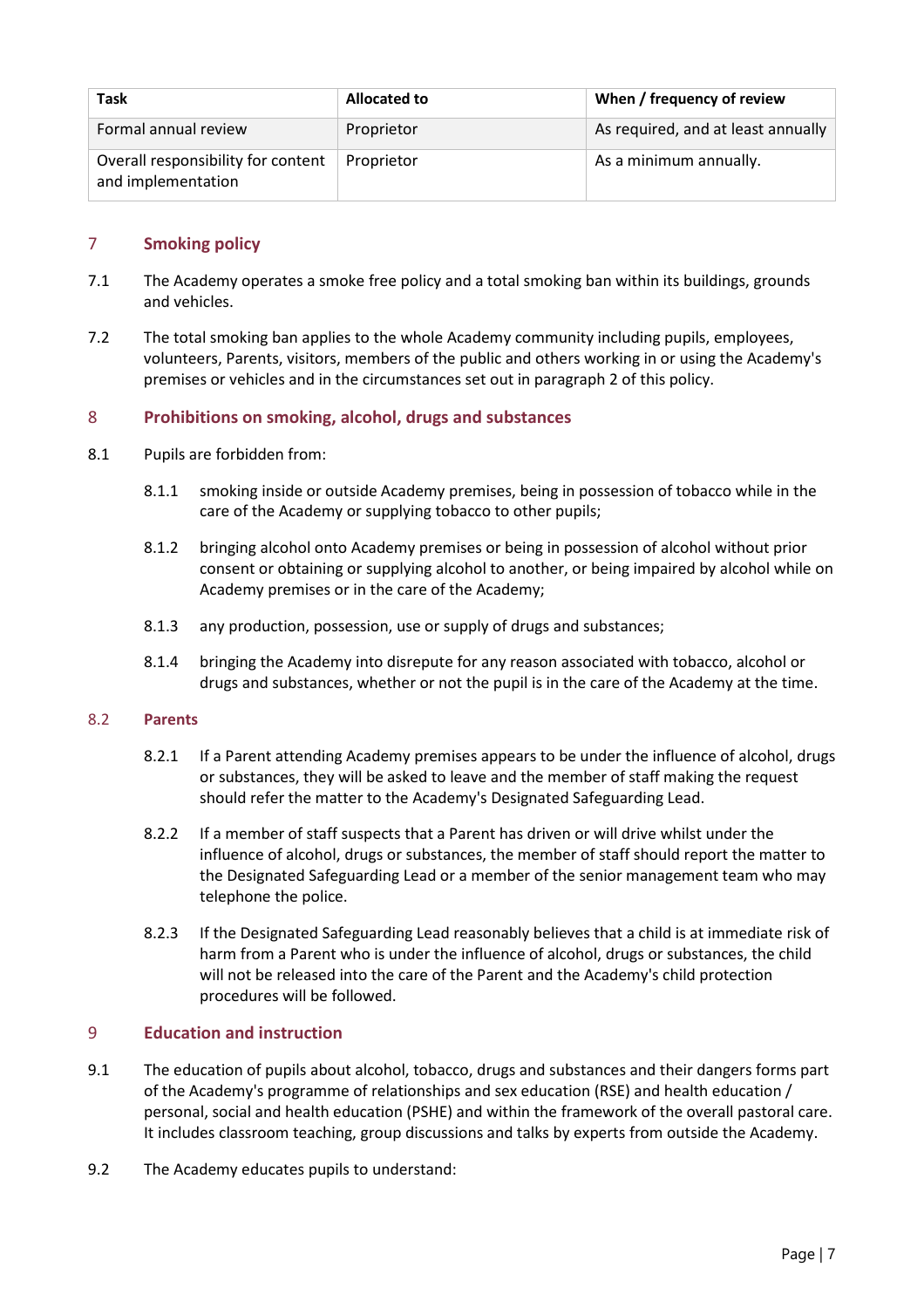- 9.2.1 the effect and risks associated with alcohol, tobacco and drugs in relation to their health and well-being and the law; and
- 9.2.2 possible criminal offences relating to their use.
- 9.3 All members of staff receive training about alcohol, tobacco, drugs and substances so that they are alert to the warning signs of drug misuse and can respond appropriately when pupils seek advice or assistance.
- 9.4 The Academy is alert to the potential need for early help for a child who misuses drugs or alcohol. A member of staff who has any concern about a pupil's welfare or considers that a pupil may benefit from early help, should report this to the Designated Safeguarding Lead in accordance with the Academy's Safeguarding and Child Protection policy and procedures.
- 9.5 If a parent reports their child as a user of nicotine, alcohol, drugs or substances or a pupil themselves does so and asks for help, the pupil is likely to be given at least one opportunity to reform their behaviour with an appropriate support and a testing regime (se[e Appendix 3\)](#page-13-0).

#### <span id="page-7-0"></span>10 **Advice and assistance**

- 10.1 Pupils are encouraged to discuss their anxieties about alcohol, tobacco, drugs and substances in confidence with a member of staff or another responsible adult. They also have access to information about outside agencies able to provide advice, support and assistance. Accredited counselling services can be recommended by the academy to a pupil in appropriate circumstances, after consultation with their parents.
- 10.2 Parents themselves are asked to inform the Deputy Head Master (Pastoral) if they have any reason to think that their child may have been involved with alcohol, tobacco, drugs and substances, so that suitable advice, support and assistance can be given. However, each case will be given careful consideration in light of its individual circumstances and the Head Master will make a decision as to whether or not the Academy's disciplinary procedure is to be followed or, as an alternative, to request that the pupil submits to a supportive regime which may include: counselling, re-education and further testing at frequencies determined by the Head Master.

#### <span id="page-7-1"></span>11 **Risk assessment**

- 11.1 Where a serious concern about a pupil's welfare is identified, the risks to that pupil's welfare will be assessed and appropriate action will be taken to reduce the risks identified.
- 11.2 The format of risk assessment may vary and may be included as part of the Academy's overall response to a welfare issue, including the use of individual pupil welfare plans (such as behaviour, healthcare and education plans, as appropriate). Regardless of the form used, the Academy's approach to promoting pupil welfare will be systematic and pupil focused.
- 11.3 The Head Master has overall responsibility for ensuring that matters which affect pupil welfare are adequately risk assessed and for ensuring that the relevant findings are implemented, monitored and evaluated.
- 11.4 Day to day responsibility to carry out risk assessments under this policy will be delegated to The Deputy Head Master (Pastoral), Assistant Headteachers and Heads of Year who have/has been properly trained in, and tasked with, carrying out the assessment.

#### <span id="page-7-2"></span>12 **Investigation**

12.1 Every complaint, allegation or rumour or observation of pupil behaviour in relation to tobacco or alcohol or involvement with drugs and substances will be followed up and investigated in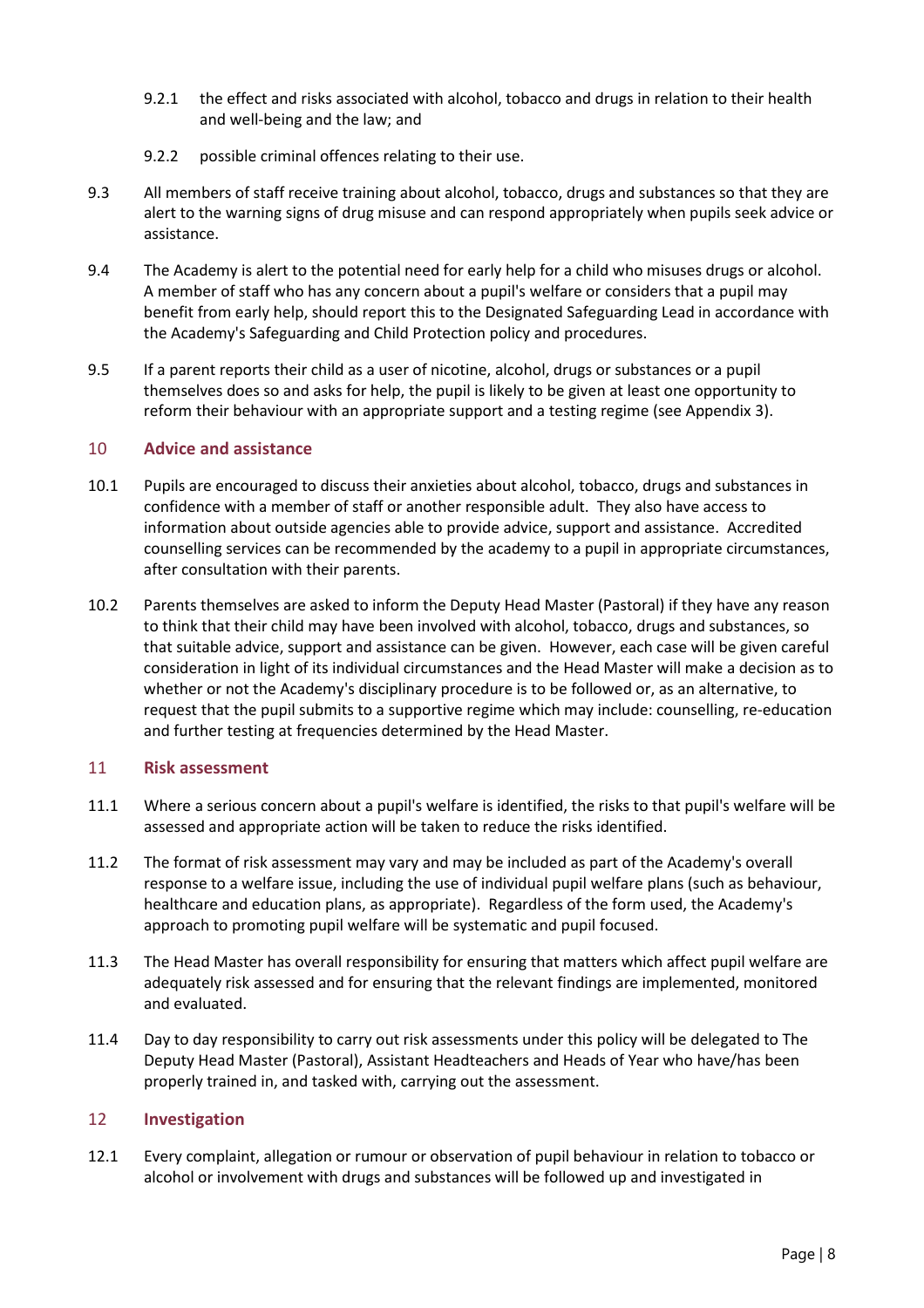accordance with this policy and the procedures set out in the Academy's Behaviour and Discipline Policy.

12.2 If the findings of the investigation support the allegation, complaint or rumour or observation of pupil behaviour, a disciplinary meeting will usually be held, in accordance with the procedures set out in the Academy's Behaviour and Discipline Policy.

#### <span id="page-8-0"></span>13 **Searches for tobacco, alcohol, drugs and substances**

- 13.1.1 Academy staff can search a pupil for tobacco, alcohol, drugs or substances with their consent. The member of staff will consider the pupil's age and other factors when determining whether the pupil is capable of giving their consent.
- 13.1.2 A pupil may be searched without their consent for tobacco, alcohol, drugs or substances in accordance with the Academy's policy on searching and confiscation (see the procedures set out in the Academy's Behaviour and Discipline Policy).

#### <span id="page-8-1"></span>14 **Testing**

- 14.1.1 A pupil suspected of unauthorised consumption of alcohol or involvement with drugs or substances may be asked to give a biological sample. The reason for this policy is to:
	- (a) deter breaches of Academy discipline;
	- (b) identify users;
	- (c) absolve those who have been wrongly suspected.

#### 14.1.2 **Alcohol**

See [Appendix 1](#page-11-0) for details of the testing procedure for alcohol.

#### 14.1.3 **Drugs and substances**

See [Appendix 2](#page-12-0) for details of the testing procedure for drugs and substances.

14.1.4 Although tests are not infallible, the Academy will treat a positive test as evidence that the pupil is likely to have consumed alcohol or been using drugs or substances, as appropriate.

#### <span id="page-8-2"></span>15 **Consent to testing**

- 15.1 The relevant consent to a test is that of the pupil rather than the Parent(s) providing that they are of sufficient maturity and understanding and gives their informed consent in writing. Where the pupil is not deemed to have sufficient maturity or understanding or to be fit to give informed consent themselves, then consent will be sought from a parent.
- 15.2 The member of staff leading the investigation will determine whether or not the pupil is able to provide this consent and may request the additional opinion of a medically qualified member of staff.
- 15.3 If a pupil refuses to provide a biological sample they will be asked to say why they have refused. Where the pupil is of sufficient maturity, the Academy will be entitled to draw inferences from their response and general demeanour. If a Parent's consent is required and they refuse to consent to their child providing a biological sample, the Academy may only draw inferences from the pupil's general demeanour.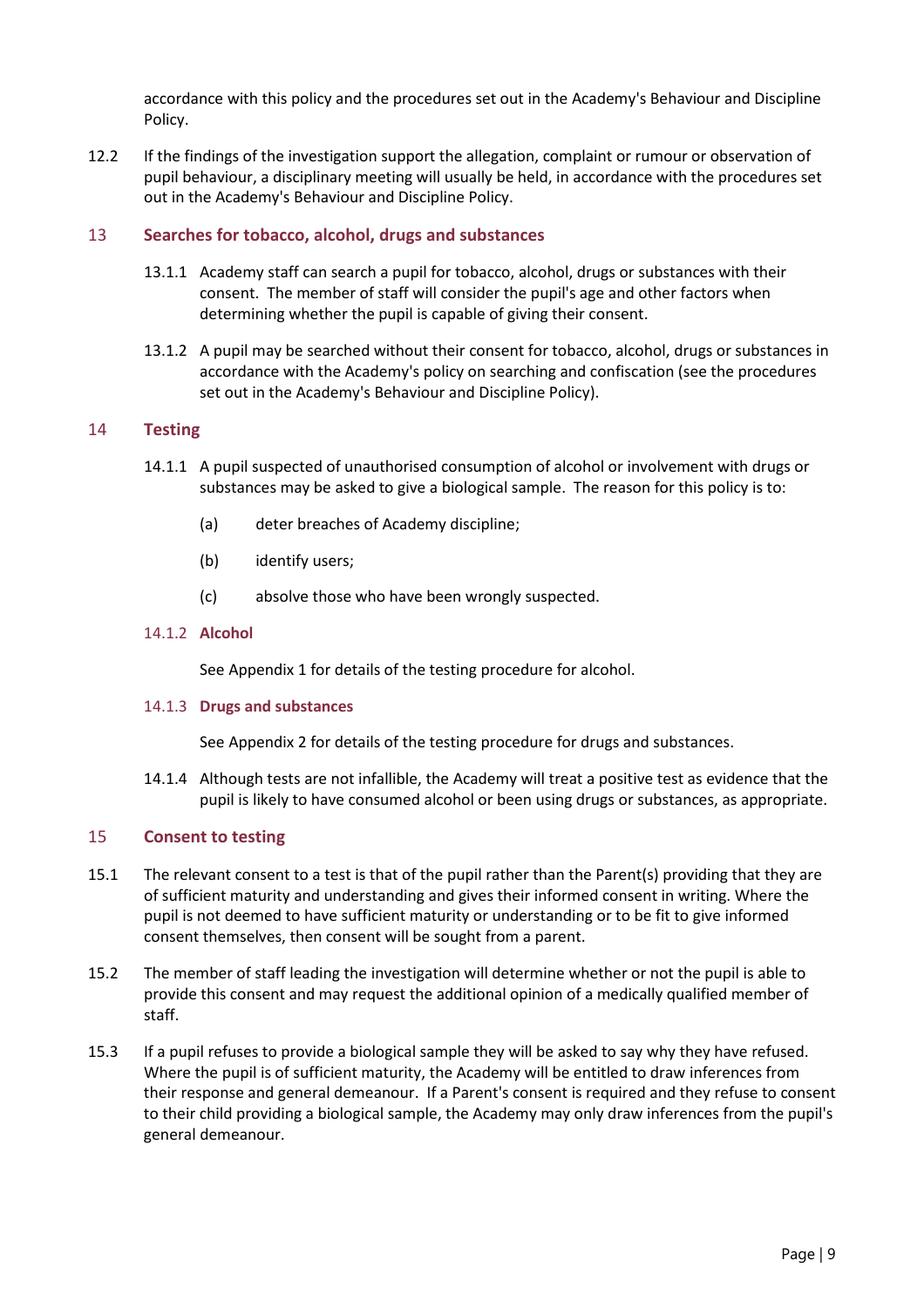15.4 Reasonable endeavours will be made, before a biological sample is taken, to notify a Parent guardian or education guardian of the requirement for a biological sample and the reasons for that requirement.

#### <span id="page-9-0"></span>16 **Police involvement**

- 16.1 The Academy must notify the police and / or relevant agencies of actual or alleged criminal activity.
- 16.2 If the Academy suspects that a criminal offence has taken place in relation to the possession, use or supply of alcohol, drugs or substances, then consideration will be given to reporting this to the police and the relevant local authority.
- 16.3 If the police suspect that a pupil possesses or has stored drugs, substances or related paraphernalia, they may elect to investigate using their own procedures or may pass the matter back to the Academy to investigate.
- 16.4 If the Academy seizes a controlled drug, this will usually be delivered to the police as soon as possible. In exceptional circumstances and at the discretion of the Head Master or authorised member of staff, the drugs may be destroyed without the involvement of the police if there is good reason to do so. All relevant circumstances will be considered and staff will use professional judgement to determine whether the items can be safely disposed of. They will not be returned to the pupil. $<sup>1</sup>$  $<sup>1</sup>$  $<sup>1</sup>$ </sup>
- 16.5 Other substances considered to be harmful or detrimental to good order and discipline will be confiscated. A [senior member of staff] will take account of all relevant circumstances and use their professional judgement to determine whether they can safely dispose of the seized substance.<sup>[2](#page-9-3)</sup>
- 16.6 The Academy will retain, dispose or destroy tobacco, alcohol, smoking equipment.<sup>[3](#page-9-4)</sup>

#### <span id="page-9-1"></span>17 **Sanctions**

- 17.1 Where a pupil breaches any of the prohibitions set out in this policy, the Proprietor has authorised the Head Master to apply any sanction which is appropriate and proportionate to the breach in accordance with the Academy's Behaviour and Discipline Policy. In addition consideration will be given to appropriate support for the pupil.
- 17.2 The following guidelines will apply:
	- 17.2.1 **Tobacco and alcohol:** Sanctions will be applied in accordance with the Academy's Behaviour and Discipline Policy. For a serious breach or persistent breaches, a pupil may be subject to a suspension or permanent exclusion from the Academy.
	- 17.2.2 **Drugs:** Sanctions will be applied in accordance with the Academy's Behaviour and Discipline Policy. Exclusion will not be the automatic response to a drug incident, but may

<span id="page-9-2"></span><sup>&</sup>lt;sup>1</sup> In accordance with the law and recommendations set out in Searching, screening and confiscation: advice for schools *(DfE, January 2018) and DfE* Drugs advice for schools *(September 2012)*

<span id="page-9-3"></span><sup>&</sup>lt;sup>2</sup> In accordance with the law and recommendations set out in Searching, screening and confiscation: advice for schools *(DfE, January 2018)*

<span id="page-9-4"></span><sup>&</sup>lt;sup>3</sup> In accordance with the law and recommendations set out in Searching, screening and confiscation: advice for schools *(DfE, January 2018)*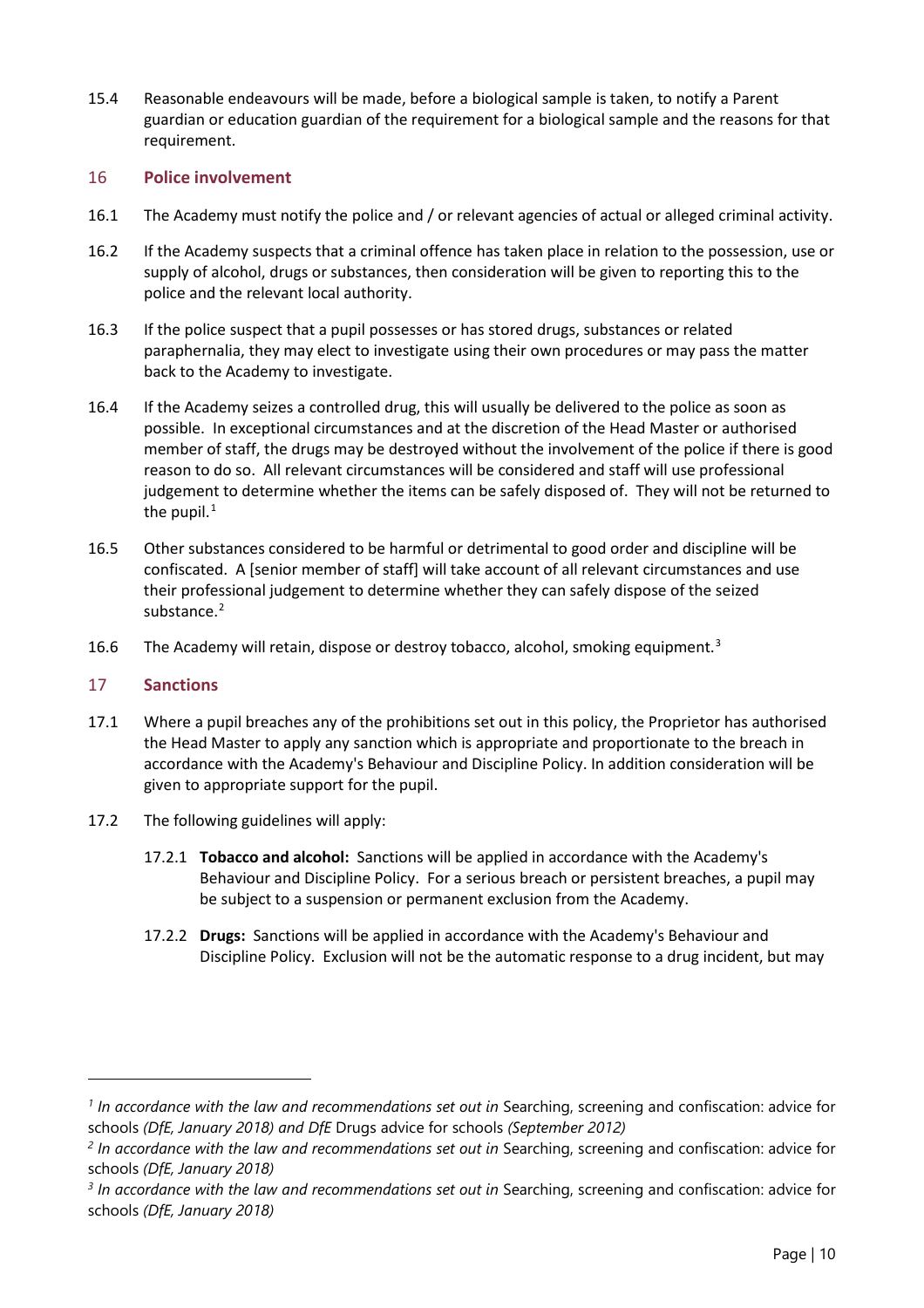be considered in serious cases, taking into account the needs of the individual pupil concerned. [4](#page-10-3)

#### <span id="page-10-0"></span>18 **Training**

- 18.1 The Academy ensures that regular guidance and training is arranged at regular intervals so that staff and volunteers are alert to the warning signs of misuse, understand what is expected of them by this policy and have the necessary knowledge and skills to carry out their roles and respond appropriately when pupils seek advice or assistance.
- 18.2 The level and frequency of training depends on role of the individual member of staff.

#### <span id="page-10-1"></span>19 **Record keeping**

- 19.1 All records created in accordance with this policy are managed in accordance with the Academy's policies that apply to the retention and destruction of records.
- 19.2 Sensitive personal information about pupils is disclosed only on a "need to know" basis with careful attention to pupils' rights and needs.
- 19.3 The information created in connection with this policy may contain personal data. The Academy's use of this personal data will be in accordance with data protection law. The Academy has published privacy notices on its website which explain how the Academy will use personal data.

#### <span id="page-10-2"></span>20 **Version control**

| Date of adoption of this policy     | December 2018 |
|-------------------------------------|---------------|
| Date of last review of this policy  | June 2022     |
| Date for next review of this policy | June 2023     |

<span id="page-10-3"></span><sup>4</sup> In accordance with the recommendations set out in [DfE and ACPO drug advice for schools \(DfE, June 2012\)](https://assets.publishing.service.gov.uk/government/uploads/system/uploads/attachment_data/file/270169/drug_advice_for_schools.pdf) exclusion should not be the automatic response to a drug incident.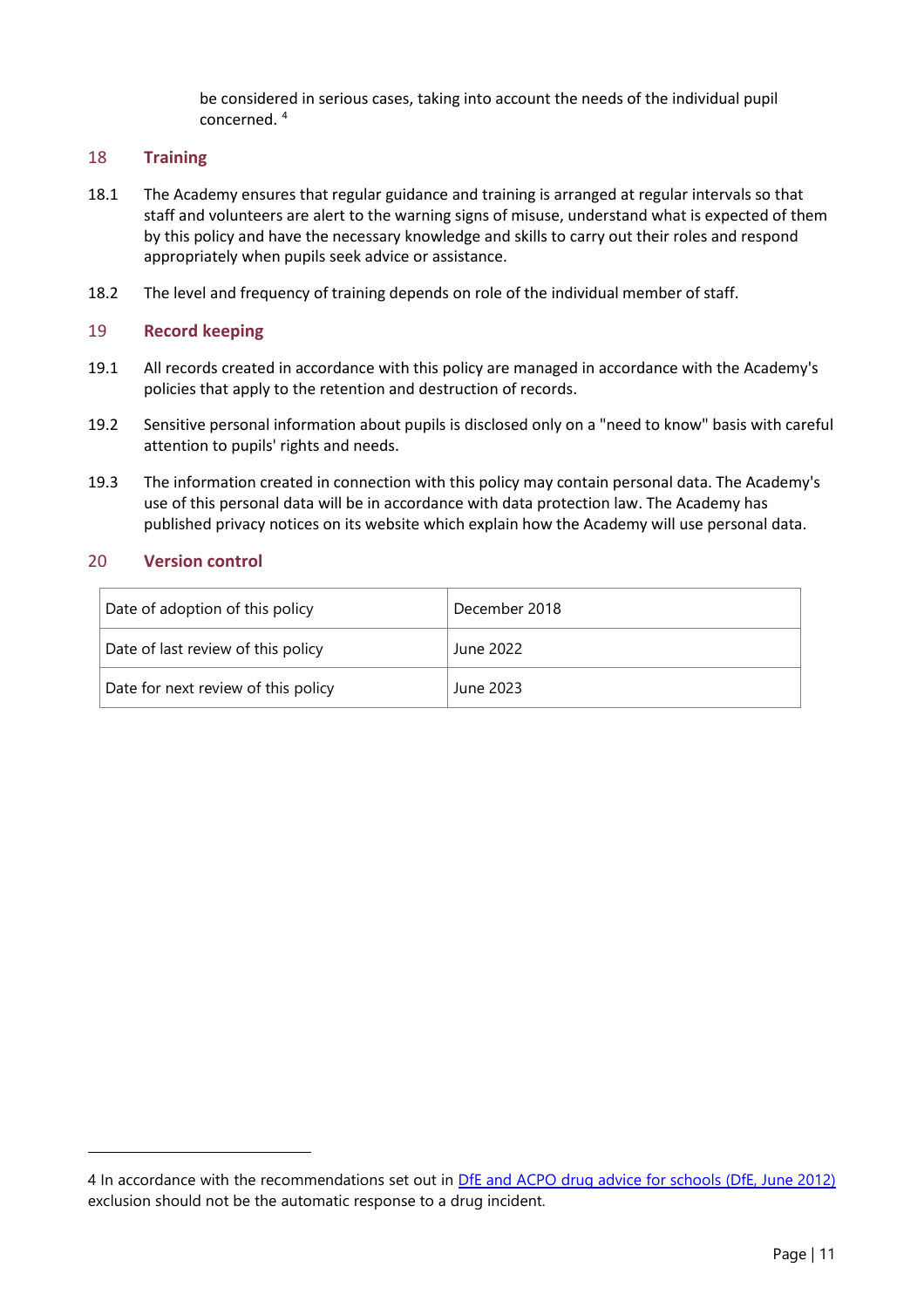#### <span id="page-11-0"></span>**Appendix 1 Testing for alcohol**

- 1 **Method of use:** Only members of staff who have received training will be authorised to administer the breathalyser. In general, they will be members of the Senior Management Team.
- 2 **Refusal:** If a pupil refuses to provide a sample of breath the pupil may be asked to supply, under medical supervision, a further biological sample for analysis in accordance with the drug testing procedures (see [Appendix 2\)](#page-12-0).
- 3 **Record:** A written record will be kept when a pupil is asked to take a test and its outcome will be recorded.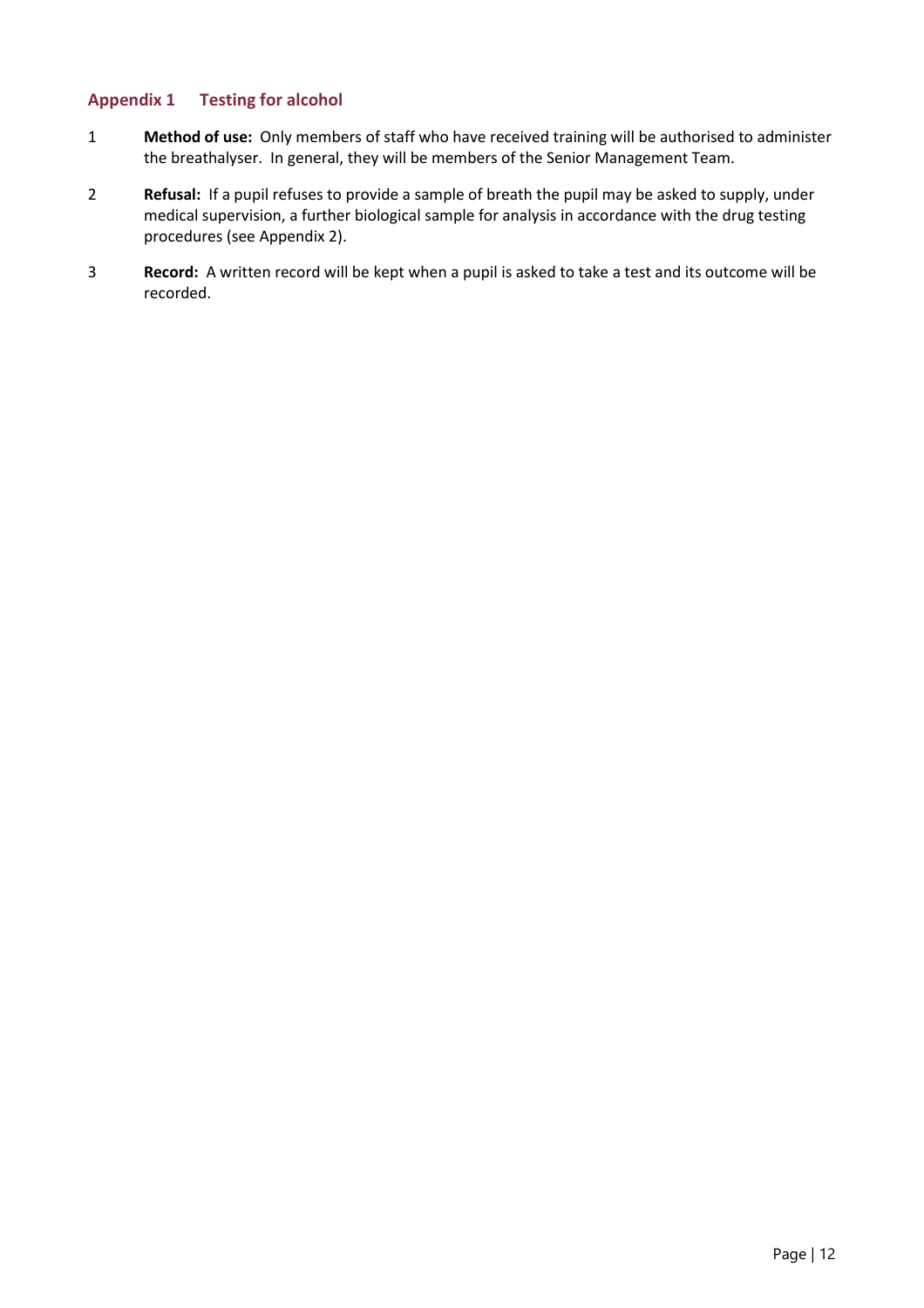#### <span id="page-12-0"></span>**Appendix 2 Testing for drugs**

- 1 **Biological sample:** If, outside the context of confidential counselling, there is reason to suspect that a pupil has been involved with drugs or substances, they may be asked to supply, under medical supervision, a biological sample (saliva, hair or urine) for analysis.
- 2 **Medical supervision:** The biological sample will be taken under medical supervision. A member of the Academy staff will be present. All due care will be taken to respect the pupil's privacy and human rights.
- 3 **Testing procedures:** These will be in accordance with standard good practice and where applicable the *Testing for substance misuse in schools* (June 2020) produced by the Medical Officers in Schools Association (**MOSA**):
	- 3.1 care will be taken to make as certain as possible that the sample provided is genuine and uncontaminated;
	- 3.2 the pupil will be asked to sign various seals and documents which confirm that the specimens are theirs;
	- 3.3 the pupil will also be asked to sign a form which signifies that they are satisfied with the collection procedure and gives consent for the results of the test being made available to the Head Master.
- 4 **Medical record:** The outcome of the test, whether positive or negative, will not form part of the pupil's permanent medical record.
- 5 **Outcome:** When the Academy receives the laboratory report:
	- 5.1 reasonable attempts will be made to notify a Parent by telephone;
	- 5.2 if the result is negative, any second sample will be destroyed immediately;
	- 5.3 if the result is positive, a second sample will be made available for independent analysis.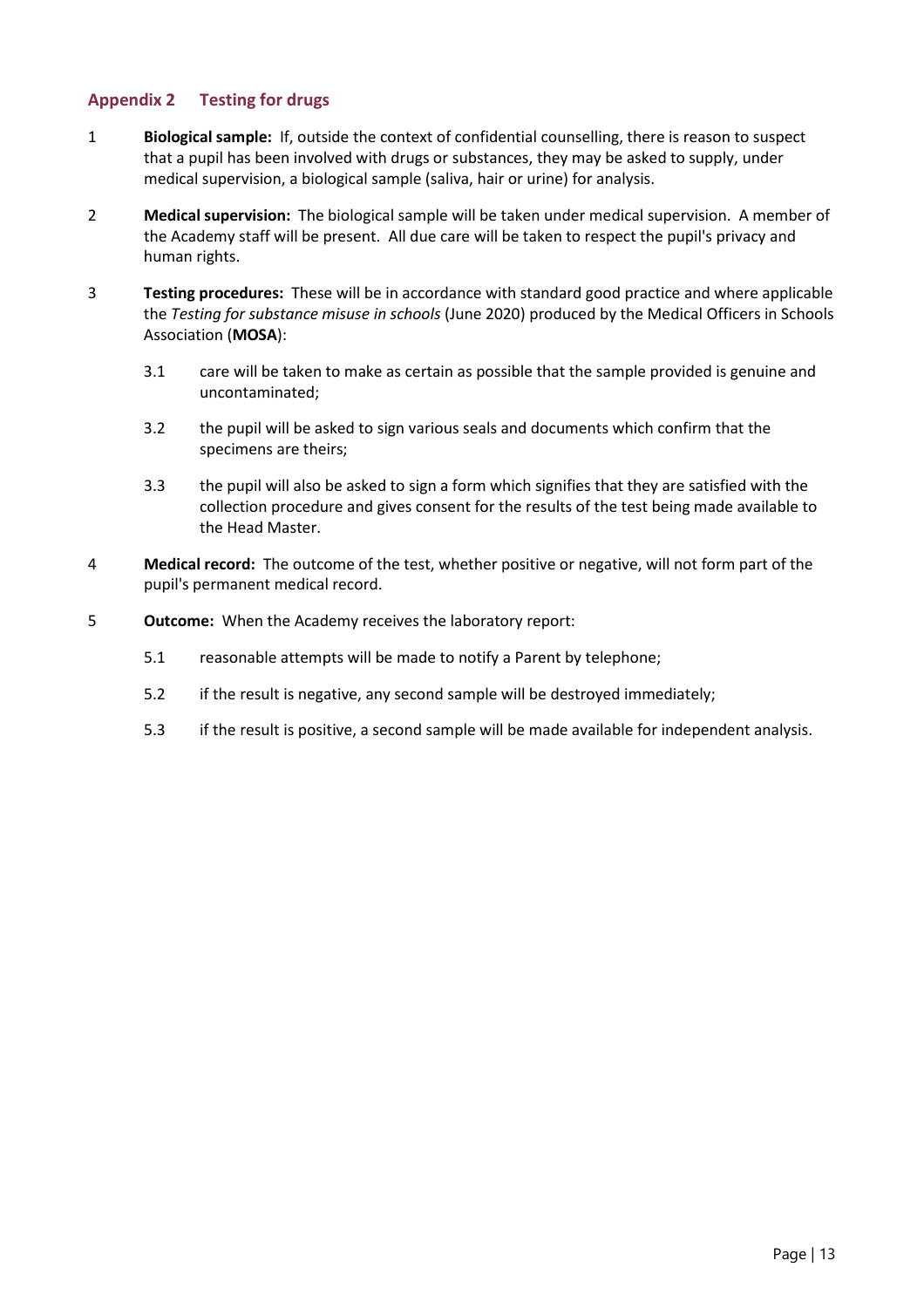### <span id="page-13-0"></span>**Appendix 3 Supportive regime**

| Full name of pupil    |                                                                                                                                                                                                                                                                                     |                                                                                                                                                                                     |  |
|-----------------------|-------------------------------------------------------------------------------------------------------------------------------------------------------------------------------------------------------------------------------------------------------------------------------------|-------------------------------------------------------------------------------------------------------------------------------------------------------------------------------------|--|
| Date                  |                                                                                                                                                                                                                                                                                     |                                                                                                                                                                                     |  |
| Pupil's date of birth |                                                                                                                                                                                                                                                                                     |                                                                                                                                                                                     |  |
| Age now               |                                                                                                                                                                                                                                                                                     |                                                                                                                                                                                     |  |
| $\mathbf{1}$          |                                                                                                                                                                                                                                                                                     | I have admitted to using a drug or substance in breach of the Academy's policy and disciplinary rules                                                                               |  |
|                       |                                                                                                                                                                                                                                                                                     | I have read and understood these documents.                                                                                                                                         |  |
| 2                     | The Head Master has offered me a supportive regime which will include testing. For the next<br>[[three/six] school terms], I may at any time be asked to provide a saliva / hair / urine or other sample<br>for analysis in accordance with the procedures described in the policy. |                                                                                                                                                                                     |  |
| 3                     |                                                                                                                                                                                                                                                                                     | I understand that I may be asked to provide a sample at any reasonable time even if no grounds exist<br>at that time to suspect that I have been involved with drugs or substances. |  |
| 4                     | I agree to be subject to this regime and to co-operate with the Academy in every respect. I<br>understand that the Academy will take all reasonable care to preserve my confidentiality and human<br>rights in the operation of this regime.                                        |                                                                                                                                                                                     |  |
| 5                     | I also understand that if without good reason I fail to co-operate with this regime or if a test proves<br>positive I will be subject of further sanctions as set out in the Behaviour and Discipline Policy.                                                                       |                                                                                                                                                                                     |  |
| <b>Signed</b>         |                                                                                                                                                                                                                                                                                     |                                                                                                                                                                                     |  |